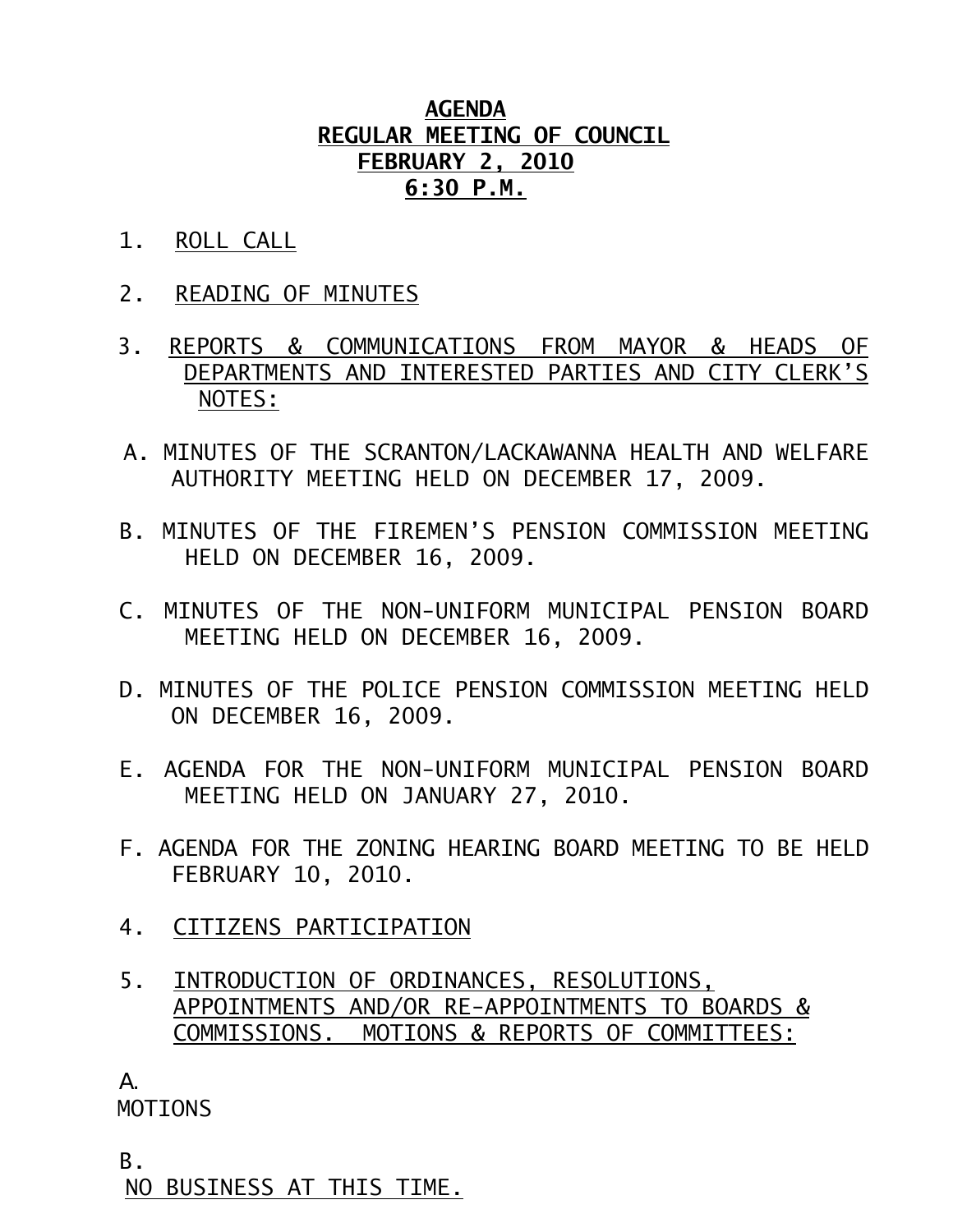A.

 READING BY TITLE – FILE OF COUNCIL NO. 10, 2010 – AN ORDINANCE - AUTHORIZING THE MAYOR AND OTHER APPROPRIATE CITY OFFICIALS TO EXECUTE AND ENTER INTO AN AGREEMENT OF CLARIFICATION TO LAND USE RESTRICTIONS AND EXCEPTIONS MADE IN ACCORDANCE WITH FEDERAL AND COMMONWEALTH REQUIREMENTS MADE AMONG THE CITY OF SCRANTON ("THE CITY"), THE COMMONWEALTH OF PENNSYLVANIA ("THE COMMONWEALTH"), AND THE UNITED STATES OF AMERICA, ACTING THROUGH THE FEDERAL EMERGENCY MANAGEMENT AGENCY, ("FEMA") IN REFERENCE TO THE REAL PROPERTY ("PROPERTY") HEREINAFTER REFERRED TO AS THE "HAZARD MITIGATION LAND" IN ORDER TO CLARIFY THAT THE DEED RESTRICTIONS DO NOT PROHIBIT THE CITY FROM ERECTING A FLOOD LEVEE UPON THE HAZARD MITIGATION LAND DESCRIBED MORE FULLY IN EXHIBIT "A" OF THE AGREEMENT.

7. FINAL READING OF RESOLUTIONS AND ORDINANCES – CONSIDERATION FOR ADOPTION:

A.

FOR CONSIDERATION BY THE COMMITTEE ON COMMUNITY DEVELOPMENT – FOR ADOPTION – RESOLUTION NO. 6, 2010 – AMENDING RESOLUTION NO. 173, 2009 ENTITLED "AMENDING RESOLUTION NO. 122, 2009 ENTITLED 'AUTHORIZING THE MAYOR AND OTHER APPROPRIATE CITY OFFICIALS TO EXECUTE AND ENTER INTO SUPPLEMENTAL REIMBURSEMENT AGREEMENT NO. 040809-F WITH THE COMMONWEALTH OF PENNSYLVANIA, DEPARTMENT OF TRANSPORTATION REGARDING THE LACKAWANNA AVENUE BRIDGE FROJECT FOR THE PURPOSE OF INCREASING THE CONSTRUCTION PHASE OF THE PROJECT DUE TO CONSTRUCTION COSTS OVER-RUNS

 TO REFLECT LOWER CONSTRUCTION COSTS AS SET FORTH ON EXHIBIT 'AAAAAAA' PROJECT COSTS APPENDED TO SUPPLEMENTAL AGREEMENT NO. 040809-F" BY MAKING FURTHER REVISIONS PURSUANT TO CORRESPONDENCE DATED NOVEMBER 13, 2009 FROM PENNDOT.

8. ADJOURNMENT: